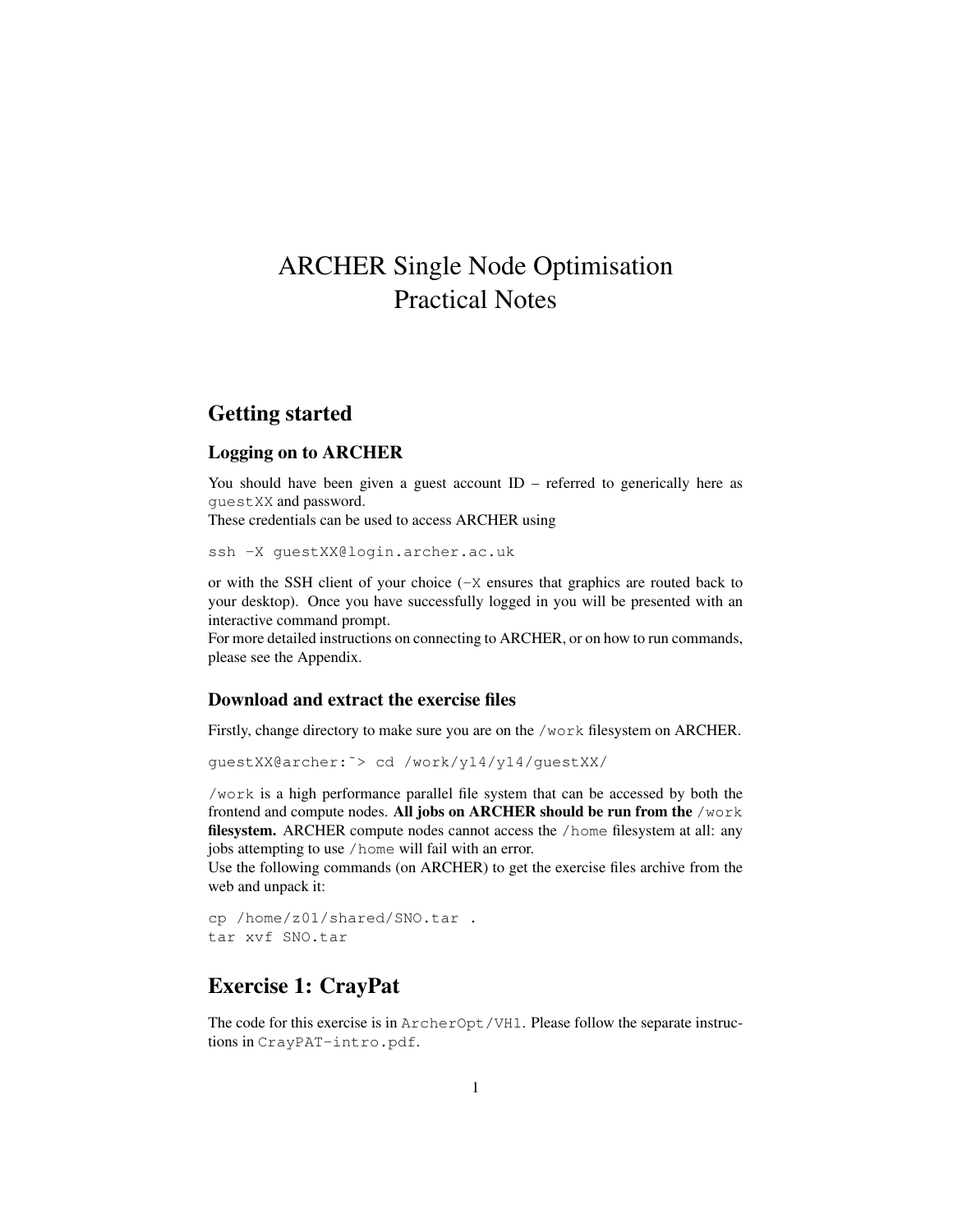## Exercise 2: Optimisation

The ArcherOpt/MD/ $\star$  directory, where  $\star$  is either C or Fortran, contains a sequential implementation of a molecular dynamics simulation which has been deliberately written to have poor performance. Use profiling and compiler listings to look for the performance problems. Once you have exhausted the compiler's ability to optimise, try some code modifications.

# Exercise 3: Bandwidth and NUMA

The example code can be found in ArcherOpt/Stream/\*. This is the well-known STREAM benchmark for measuring memory bandwidth. Use the Makefile to compile the code, and run it using different numbers of threads using the supplied batch script. Does the bandwidth scale linearly with processors? Now try removing the OpenMP loop directive from the initialisation of the arrays. How does the performance change? You can also try using the "wrong" schedule for the loop, or selecting different sets of cores to run on.

### Extra exercise

Try reducing the array size N by a factor of 100 or 1000 (and increase the repetition count NTIMES by the same amount).

# Exercise 4: Cache blocking

The  $ArcherOpt/Matmul \nightharpoonup$  directory contains a simple matrix multiplication code. Try implementing cache blocking by hand, and see the effect on the performance (stick to -O0 to stop the compiler doing its own optimisation!).

### Exercise 5: OpenMP

The ArcherOpt/MolDyn/\* directory contains a (not very efficient) OpenMP parallel version of a simple molecular dynamics code (not the same as in Exercise 2!). Run the code using the script supplied with the script supplied to measure the performance on 1, 2, 4, 8, 12 and 24 threads.

Try to identify the performance bottlenecks and fix them! You can try using pat build -g omp to instrument the OpenMP runtime library.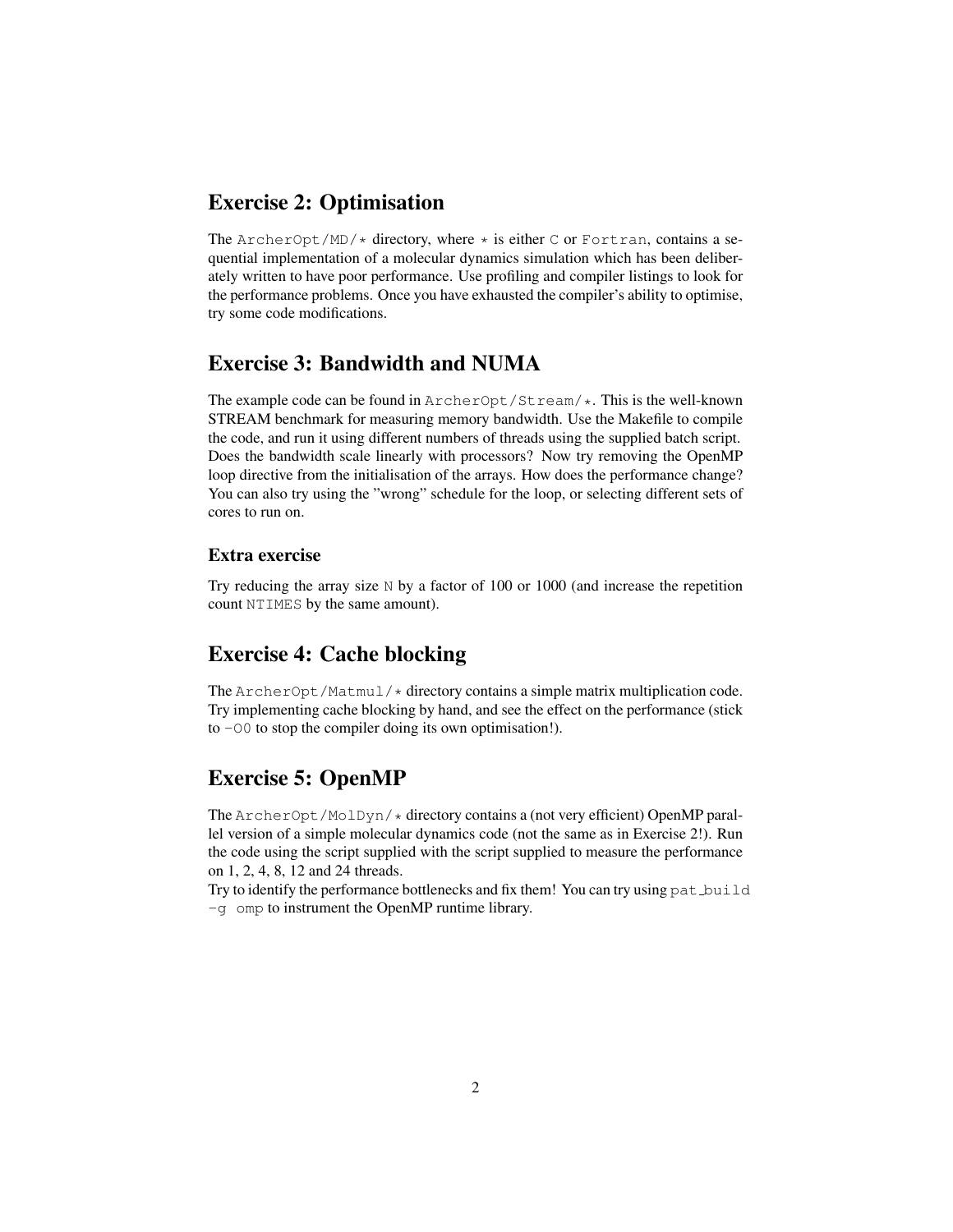# Appendix

### Detailed Login Instructions

#### Procedure for Mac and Linux users

Open a command line *Terminal* and enter the following command:

```
local$ ssh -X guestXX@login.archer.ac.uk
Password:
```
you should be prompted to enter your password.

#### Procedure for Windows users

Windows does not generally have SSH installed by default so some extra work is required. You need to download and install a SSH client application - PuTTY is a good choice:

• http://www.chiark.greenend.org.uk/˜sgtatham/putty/

When you start PuTTY you should be able to enter the ARCHER login address (login.archer.ac.uk). When you connect you will be prompted for your user ID and password.

#### Running commands

You can list the directories and files available by using the *ls* (LiSt) command:

```
guestXX@archer:˜> ls
bin work
```
You can modify the behaviour of commands by adding options. Options are usually letters or words preceded by '-' or '–'. For example, to see more details of the files and directories available you can add the '-l' (l for long) option to *ls*:

```
guestXX@archer:˜> ls -l
total 8
drwxr-sr-x 2 user z01 4096 Nov 13 14:47 bin
drwxr-sr-x 2 user z01 4096 Nov 13 14:47 work
```
If you want a description of a particular command and the options available you can access this using the *man* (MANual) command. For example, to show more information on *ls*:

```
guestXX@archer:˜> man ls
Man: find all matching manual pages
 \star ls (1)
  ls (1p)
Man: What manual page do you want?
Man:
```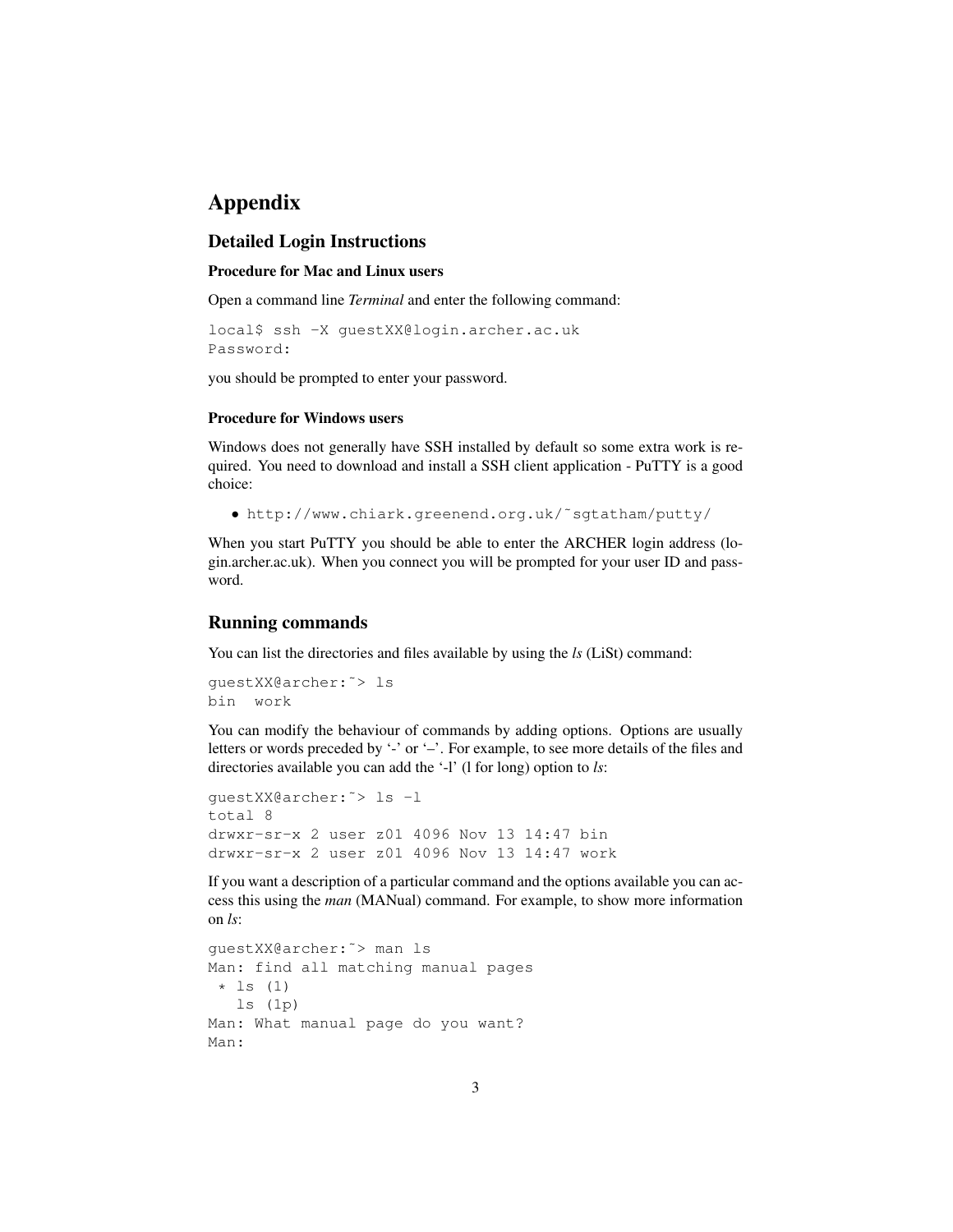In the manual, use the spacebar to move down a page, 'u' to move up, and 'q' to quit and exit back to the command line.

#### Using the Emacs text editor

As you do not have access to a windowing environment when using ARCHER, Emacs will be used in *in-terminal* mode. In this mode you can edit the file as usual but you must use keyboard shortcuts to run operations such as "save file" (remember, there are no menus that can be accessed using a mouse).

Start Emacs with the *emacs* command and the name of the file you wish to create. For example:

guestXX@archer:˜> emacs sharpen\_batch.pbs

The terminal will change to show that you are now inside the Emacs text editor.

Typing will insert text as you would expect and backspace will delete text. You use special key sequences (involving the Ctrl and Alt buttons) to save files, exit Emacs and so on.

Files can be saved using the sequence "Ctrl-x Ctrl-s" (usually abbreviated in Emacs documentation to "C-x C-s"). You should see the following briefly appear in the line at the bottom of the window (the minibuffer in Emacs-speak):

```
Wrote ./sharpen_batch.pbs
```
To exit Emacs and return to the command line use the sequence "C-x C-c". If you have changes in the file that have not yet been saved Emacs will prompt you (in the minibuffer) to ask if you want to save the changes or not.

Although you could edit files on your local machine using whichever windowed text editor you prefer it is useful to know enough to use an in-terminal editor as there will be times where you want to perform a quick edit that does not justify the hassle of editing and re-uploading.

#### Useful commands for examining files

There are a couple of commands that are useful for displaying the contents of plain text files on the command line that you can use to examine the contents of a file without having to open in in Emacs (if you want to edit a file then you will need to use Emacs). The commands are *cat* and *less*. *cat* simply prints the contents of the file to the terminal window and returns to the command line. For example:

```
guestXX@archer:˜> cat sharpen_batch.pbs
aprun -n 4 ./sharpen
```
This is fine for small files where the text fits in a single terminal window. For longer files you can use the *less* command. *less* gives you the ability to scroll up and down in the specified file. For example:

```
guestXX@archer:˜> less sharpen.c
```